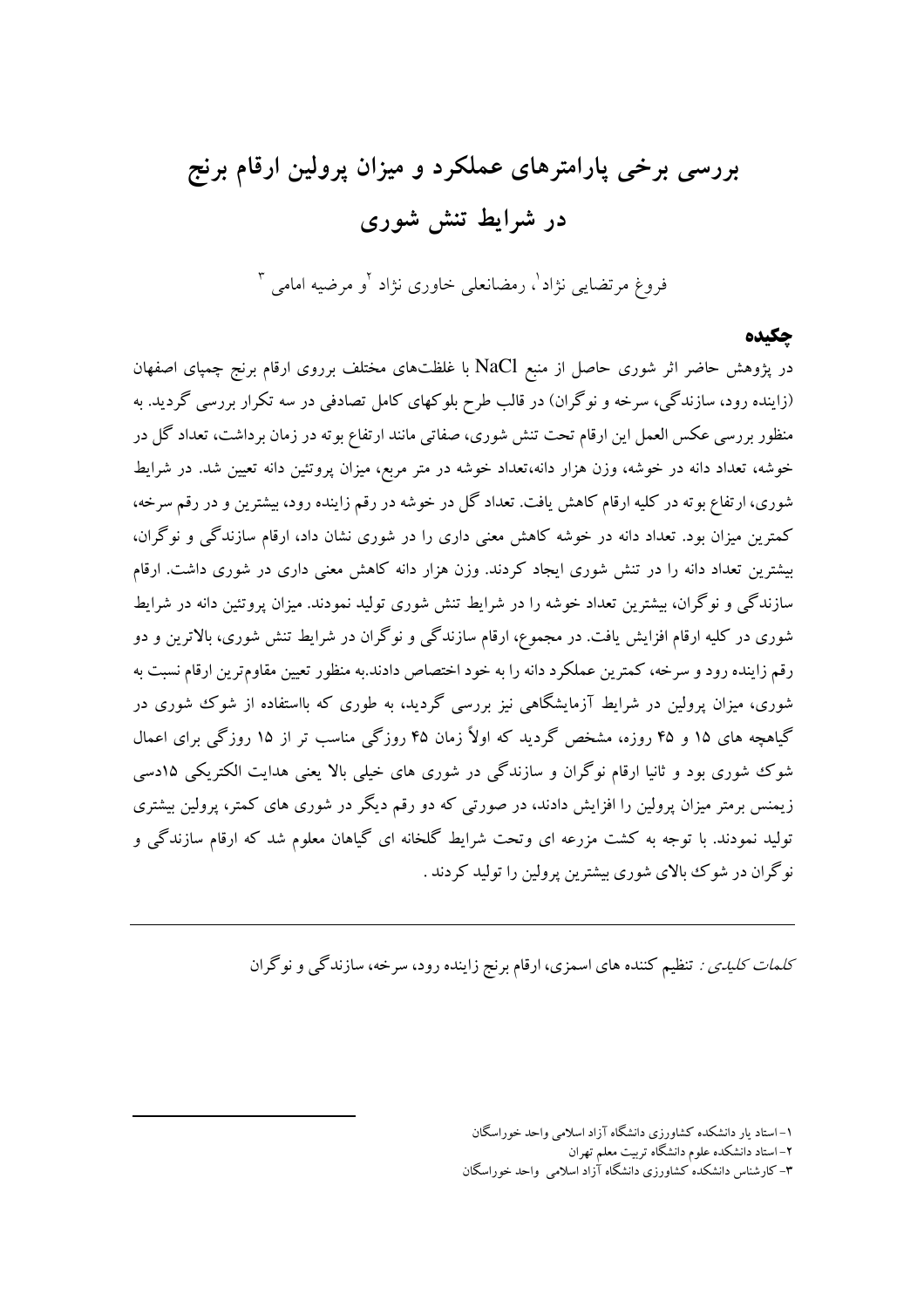تنشهای محیطی نظیر شوری و خشکی، فشار اسمزی بافتهای گیاهی تغییر می کند و گیاهان برای مقابله با آنها مواد تنظیم کننده فشار اسمزی را تولید و انباشته می کند (۴و۱۲ ). پرولین، گلیسین و بتائین از جمله تنظیم کننده های اسمزی می باشند که در تنظیم فشار اسمزی سلولهای گیاهی نقش حیاتی دارند (۳و۹). تحقیقات نشان می دهد که میزان تراکم پرولین در برنج در ماههای متوالی رشد در ارقام مقاوم، حساس و نسبتا ً حساس متفاوت است، به طوری که در ارقام مقاوم در طول دوره رشد، میزان تولید پرولین بالاتر از ارقام حساس و نسبتاً حساس است(۱۰و۱۱). همچنین توسط پژوهشگران موسسه تحقیقات چغندرقند به منظور شناسایی ارقام مقاوم چغندرقند، پژوهشی انجام و مشخص گردید که می توان ارقام حساس و مقاوم را از نظر میزان سنتز پرولین در شرایط شوک شوری از یکدیگر تفکیک نمود (۲)، لذا در این تحقیق سعی شد با کشت ارقام برنج در مزرعه و در شرایط آزمایشگاه ارقام مقاوم به شوری را شناسایی نموده تا جهت کشت به کشاورزان توصیه شود.

## **مواد و روش ها**

در مزرعه تحقیقاتی دانشگاه آزاد اسلامی خوراسگان در سال زراعی ۸۳ بذور برنج ارقام مورد آزمایش ( زاینده رود، سازندگی، سرخه و نوگران ) از مرکز تحقیقات برنج استان اصفهان تهیه شد. بذرها ابتدا با بنومیل ۲ در هزار ضدعفونی و سپس در آب خیسانده شد. پس از جوانه دار شدن، بذرها به سینی های مخصوص نشاء منتقل مقدمه و بررسی منابع

برنج پس از گندم دومین غله دنیا است. برنج بهترین غذای روزانه یک سوم مردم جهان را تامین می کند. با توجه به افزایش جمعیت، برآورد شده است که تولید برنج باید رشدی معادل ۱/۷ درصد در هر سال داشته باشد تا بتواند تقاضای مصرف را در سالهای آتی تامین نماید (۳ و۸). در ایران نیز از کل وسعت اراضی، ۱۵ درصد شور و قلیا بوده که روز به روز رو به افزایش است. در استان اصفهان سطح زیر کشت برنج ۱۵۰۰۰ هکتار است که با متوسط عملکرد شلتوک نزدیک به ۵ تن، مقام پنجم را از نظر تولید دارد (۳). بررسی منابع نشان می دهد که هدایت الکتریکی ۳ میلی موس بر سانتی متر هیچ کاهشی را در عملکرد برنج به وجود نمی آورد.افزایش شوری بیش از این مقدار باعث کاهش اجزای عملکرد می شود. برنج نسبت به شوری عکس العمل ویژه ای نشان می دهد. وجود نمک در مرحله تولید پنجه مانع تولید آن شده و در نتيجه رشد آن متوقف مي شود (١). در زراعت برنج بافت خاک سنگین و نفوذپذیری کم باعث کاهش آب شویی و تجمع نمک در سالهای متوالی گردیده است. آبیاری غرقابی و تبخیر و تعرق سطحی آب در زراعت برنج باعث اضافه شدن املاح به خاک می شود (۱، ۳ و۷). شوری درصد جوانه زنی برنج را کاهش می دهد (۶). برنج در مراحل اولیه رشد نسبت به سایر مراحل رشد، حساسیت بیشتری نسبت به شوری دارد (۱۵). شوری میزان رشد، وزن خشک، طول و تعداد انشعابات ریشه را کاهش می دهد (۱۵). درصد پوکی دانهبا افزایش شوری در ارقام مختلف افزایش می یابد وباعث کاهش محصول می گردد (۶، ۷ و ۸). در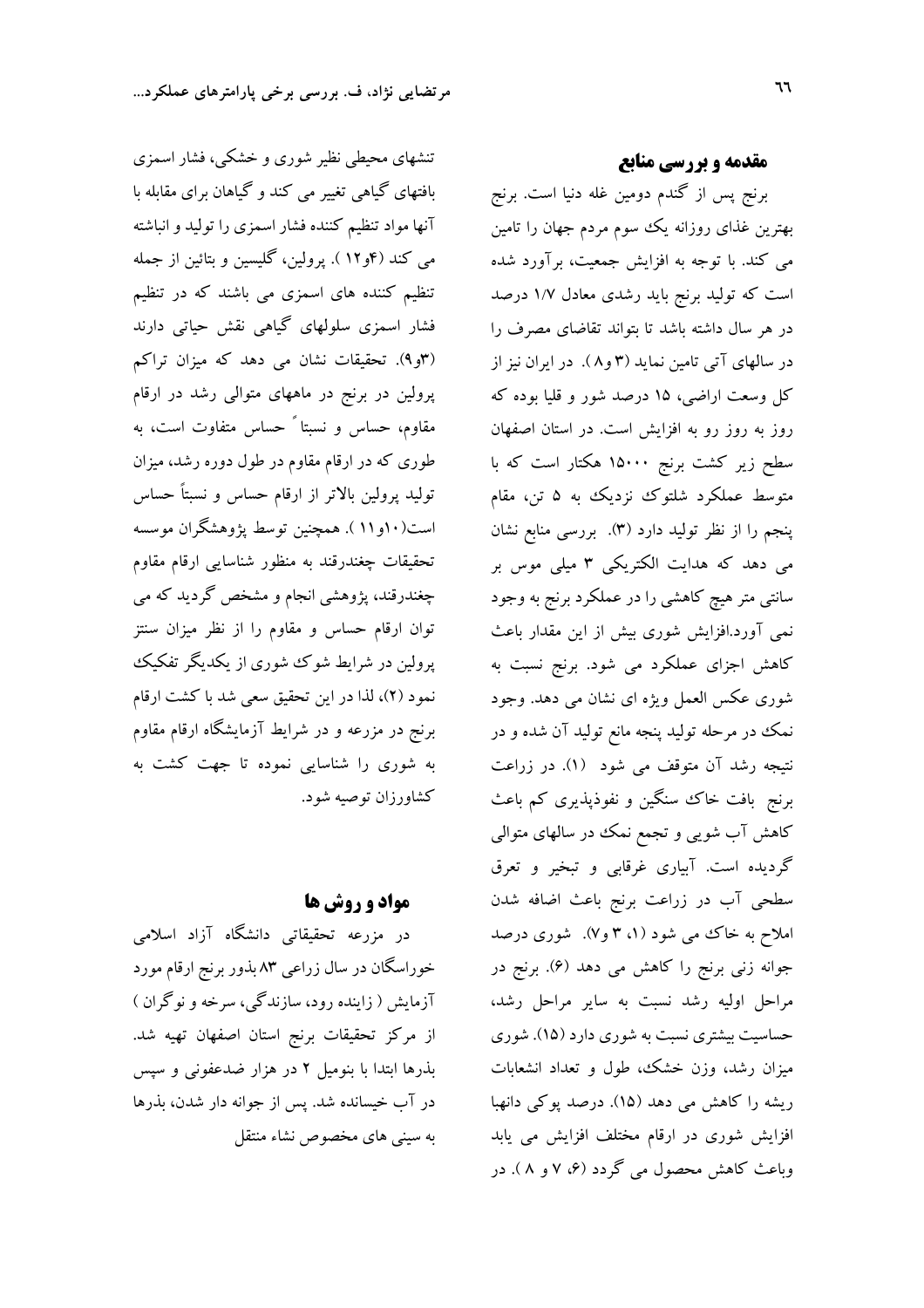هوگلند (بدون نمک) آبیاری می شدند مشابه حالت قبل به منظور ایجاد شوک شوری از محلول غذایی NaCl دار با هدایت الکتریکی ۵، ۷/۵ و ۱۵ دسی زیمنس بر متر استفاده شد. میزان پرولین نیز در تمام این گیاهچه ها با شاهد به روش بیتز مقایسه گر دىد (۵).

#### نتاىج

تحلیل آماری داده ها در مورد هر یک ا ز صفات مورد بررسی با استفاده از مدل طرح بلوکهای کامل تصادفی نشان داد که ارتفاع بوته در شرایط شور نسبت به شاهد کاهش معنی داری پیداکرد. رقم نوگران، بیشترین و رقم سرخه، کمترین ارتفاع بوته را در شرایط تنش داشت ( شکل ۱). ارقام مورد آزمون و همچنین سطوح تنش از لحاظ طول خوشه تفاوت معنی داری نشان ندادند. ارقام مورد آزمون از لحاظ تعداد خوشه در متر مربع اختلاف معنی داری داشتند، به طوری که رقم سازندگی، بیشترین ورقم نوگران، کمترین تعداد خوشه در متر مربع را نشان دادند، ولی هیچ تفاوت معنی داری در شرایط شور از لحاظ صفت مذکور مشاهده نگردید. تعداد گل در خوشه در شرایـــط شور بسیار کاهش می یابد، بطوریکه در شرایط شور، رقم زاینده رود و نوگران بیشترین تعداد گل را نسبت به شاهد داشتند (شکل ۲). تعداد دانه در خوشه نیز در شرایط شور کاهش معنی داری پیدا کرد، بطوریکه ارقام سازندگی و نوگران، بیشترین و ارقام زاینده رود وسرخه کمترین تعداد دانه در خوشه را دراین شرایط تولیدکردند (شکل۳). وزن هزار دانه نیز در شرایط شور کاهش معنی داری نشان داد (شکل۴). ارقام سازندگی و گردیدند. پس از این که نشاء ها به مرحله ۴-۵ برگی رسیدند به زمین اصلی ( مزرعه تحقیقاتی دانشگاه آزاد اسلامی واحد خوراسگان – خاتون آباد ) منتقل شدند. پس ازانجام مراحل آماده سازی زمین، آزمایشی در قالب طرح های بلوکهای کامل تصادفی با سه تکرار انجام شد. روش کاشت نشائی و تعداد ردیف کاشت برای هر نفر در هرتکرار ۱۲ ردیف ۸ متری بود. فاصله ردیف ها ۲۵ سانتی متر در نظرگرفته شد.تعداد نشاءکشت شده در هر کپه ۶ عدد بود. ارقام مورد آزمون با آب معمولی ۱/۲=EC دسی زیمنس بر متر( شاهد ) وبا آب چاه مزرعه با عصاره اشباع خاک و آب ۷/۴ = EC دسی زیمنس برمتر آبیاری گردید( لازم به ذکر است که در برخی بخشهای مزرعه که کشت متوالی برنج انجام شده بود خاک ککاملا" شور بود که عصاره اشباع خاک EC بسیار بالایی را نشان می داد). در طول دوره رشد گیاه، صفاتی مانند ارتفاع بوته، طول خوشه، انشعابات خوشه، تعداد گل در خوشه، تعداد دانه در خوشه ، وزن هزار دانه، تعداد خوشه در متر مربع، میزان ازت دانه و میزان پروتئین دانه تعیین شدند. جهت اندازه گیری میزان پرولین نیز بذور ارقام مورد آزمایش پس از ضد عفونی با هیپوکلریت سدیم ۲/۵٪ به ظروف شیشه ای به ابعاد ۱۷\*۱۷ سانتی متر به شکل غرقاب در گلخانه انتقال یافتند. به منظور ایجاد شوک شوری، ۱۵ روز پس از کاشت، محلول غذایی همراه با NaCl با هدایت الکتریکی ۵، ۷/۵ و۱۵ دسی زیمنس برمتر اعمال گردید. میزان پرولین تولید شده به روش بیتز<sup>٬</sup> با شاهد مقایسه شد.مجددا"روی گیاهچههای ۴۵ روزهای که با محلول غذایی

 $2$ -Bates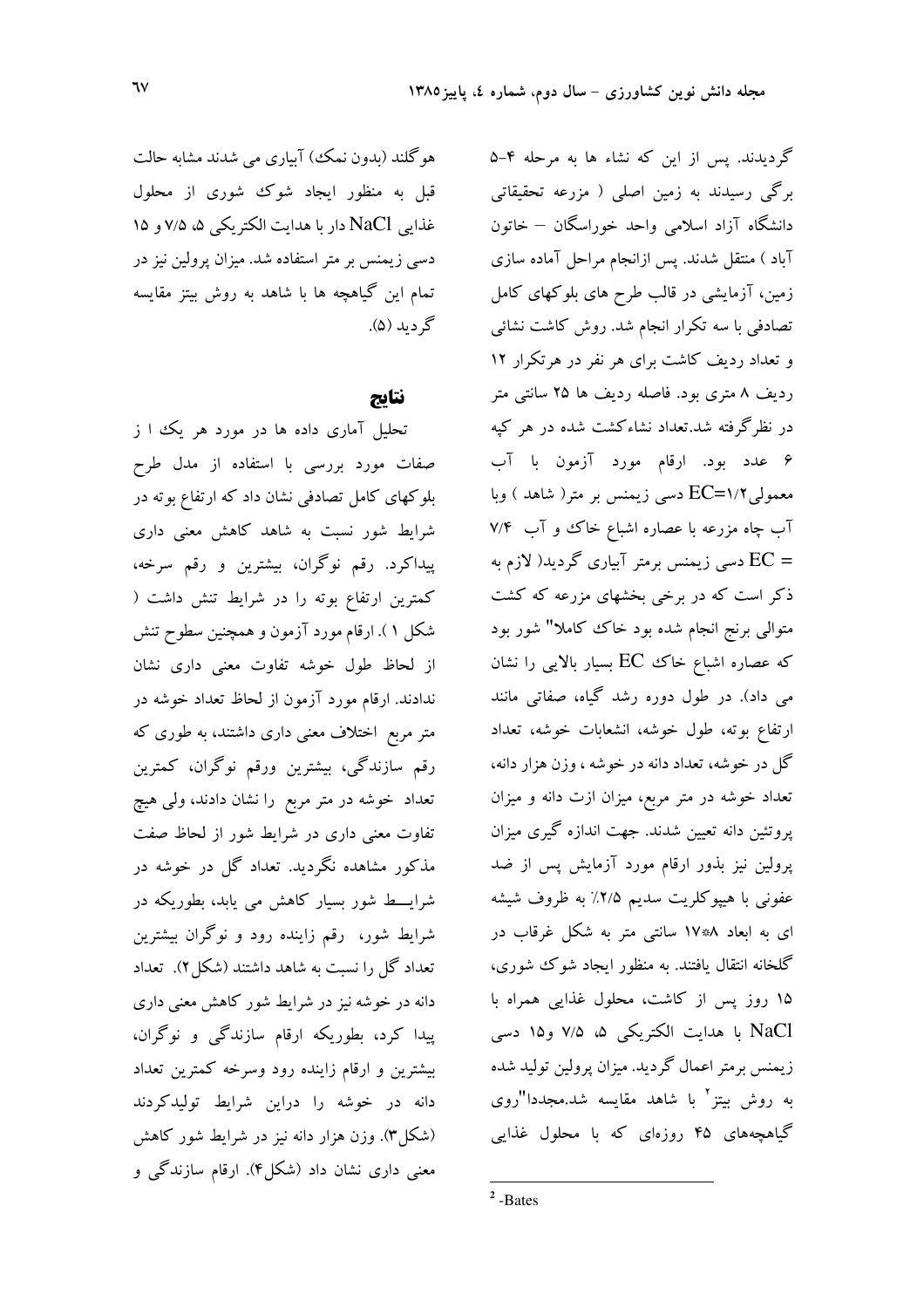نوگران، بیشترین وارقام زاینده رود و سرخه، کمترین تعداد خوشه در متر مربع در شرایط شور داشتند (شكل ۵).

میزان ازت و پروتئین در دانه در کلیه ارقام در شرایط شور افزایش یافته است (شکل ۶). به طور کلی ارقام سازندگی و نوگران، بالاترین و ارقام سرخه و زاینده رود، کمترین عملکرد دانه را به خود اختصاص دادند. همچنین تجزیه واریانس میزان پرولین نشان داد که در گیاهچه های ۱۵ روزه در سطوح پائین شوری، تمام ارقام واکنش داده و پرولین زیادی تولید کردند، در صورتی که با افزایش هدایت الکتریکی، تنها در رقم نوگران، میزان پرولین افزایش یافت ( شکل ۷ ). در صورتی که در گیاهچه های ۴۵ روزه در دو رقم نوگران و سازندگی با افزایش میزان کلرور سدیم و در هدایت الکتریکی ۱۵ دسی زیمنس بر متر، افزایش قابل توجهی در مقدار پرولین مشاهده گردید( شکل  $\Lambda$ 

#### نتايج و بحث

با توجه به نتايج به دست آمده از مقايسه عملکرد دانه در ارقام برنج اصفهان مشاهده می شود، ارقام برنج سازندگی و نوگران در شرایط شوری خاک عملکرد بالاتری دارند که این نتایج با نتایج ارائه شده توسط آقای مهندس عابدی کوپایی در مرکز تحقیقات برنج اصفهان مطابقت دارد(

مصاحبه حضوری ). همچنین روند تجمع پرولین در دو زمان ۱۵ و ۴۵ روزگی نشاء ها نشان می دهد که دو رقم برنج سازندگی و نو گران در زمان ۴۵ روزگی مقاومت بیشتری نشان داده و با افت عملکرد کمتری مواجه هستند. بطوریکه در دو رقم برنج سرخه و زاینده رود با بالا رفتن میزان EC اثر تخریبی سدیم به صورت نقطه هایی در کنار برگ پس از یک روز مشاهده شد. به نظر می رسد هر چهار رقم در شرایط شوری کم واکنش تقریبا مشابهی را نشان دادند ولی در شوری نسبتا زیاد فقط دو رقم توانستند از نظر سلولی مقاومت داشته باشند که احتمالا سدیم را داخل واکوئل ذخیره نموده (۷) و یا ژن های کنترل کننده ای وجود دارد که می تواند شوری را تحمل کند ( ۱۳). این نتایج نیز با نتایج رنجی و همکاران که بر روی رگه های نتاج متحمل و حساس به شوری در چغندر قند انجام گرفته است مطابقت دارد. با توجه به نتایج آزمایش ها و فاکتور های عملکرد ملاحظه می گردد ارقام سازندگی و نو گران در شوری های بالاتر کاهش عملکرد کمتری را نشان می دهند ، لذا میتوان این دو رقم را برای شرایط خاک و آب شور توصیه نمود. همچنین با توجه به شرایط خاص رشد این گیاه پس از هر بار کشت زمین تجمع املاح دارد، می توان در زمین هایی که چند بار برنج کشت گرديده است اين دو رقم را معرفي نمود.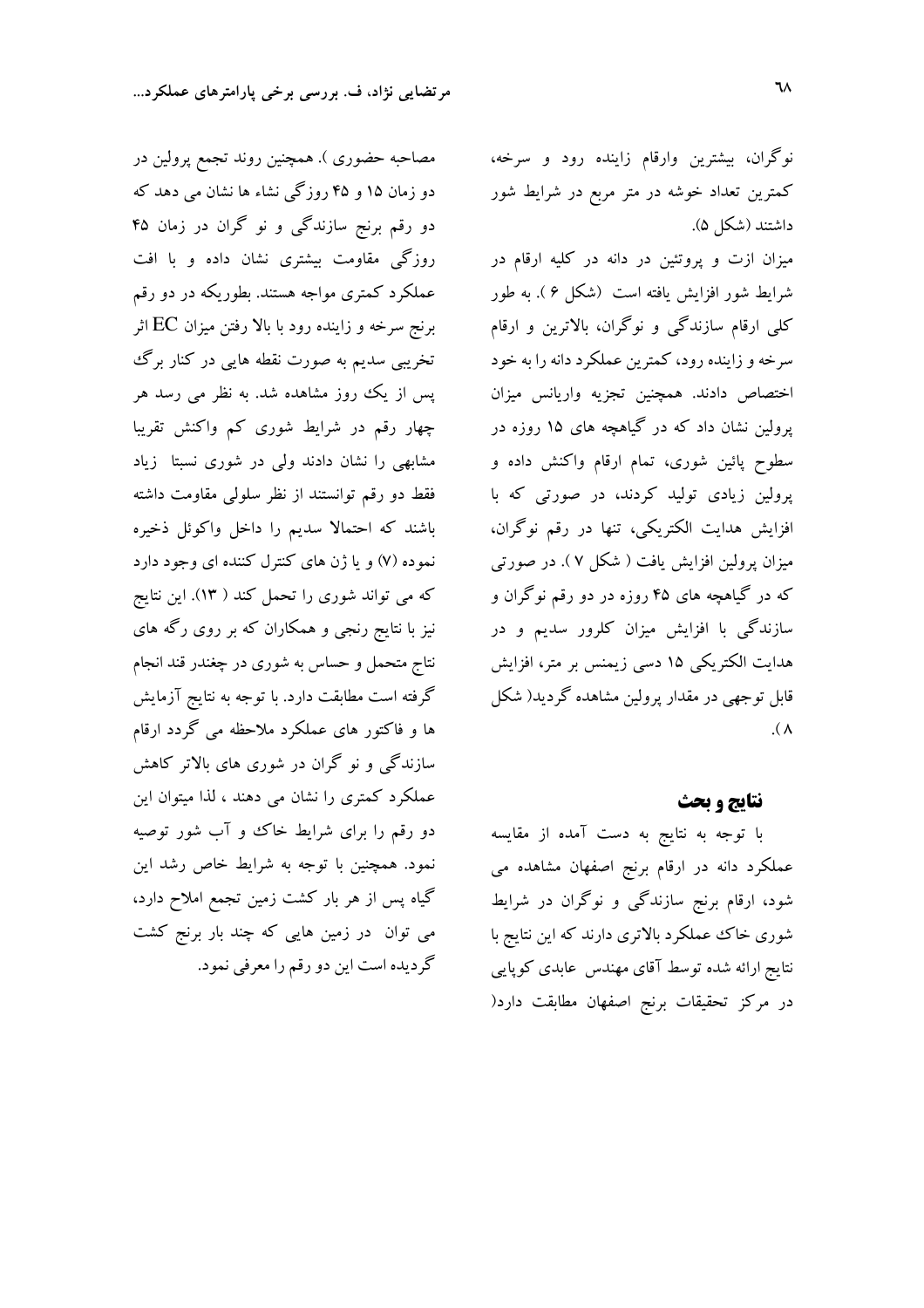